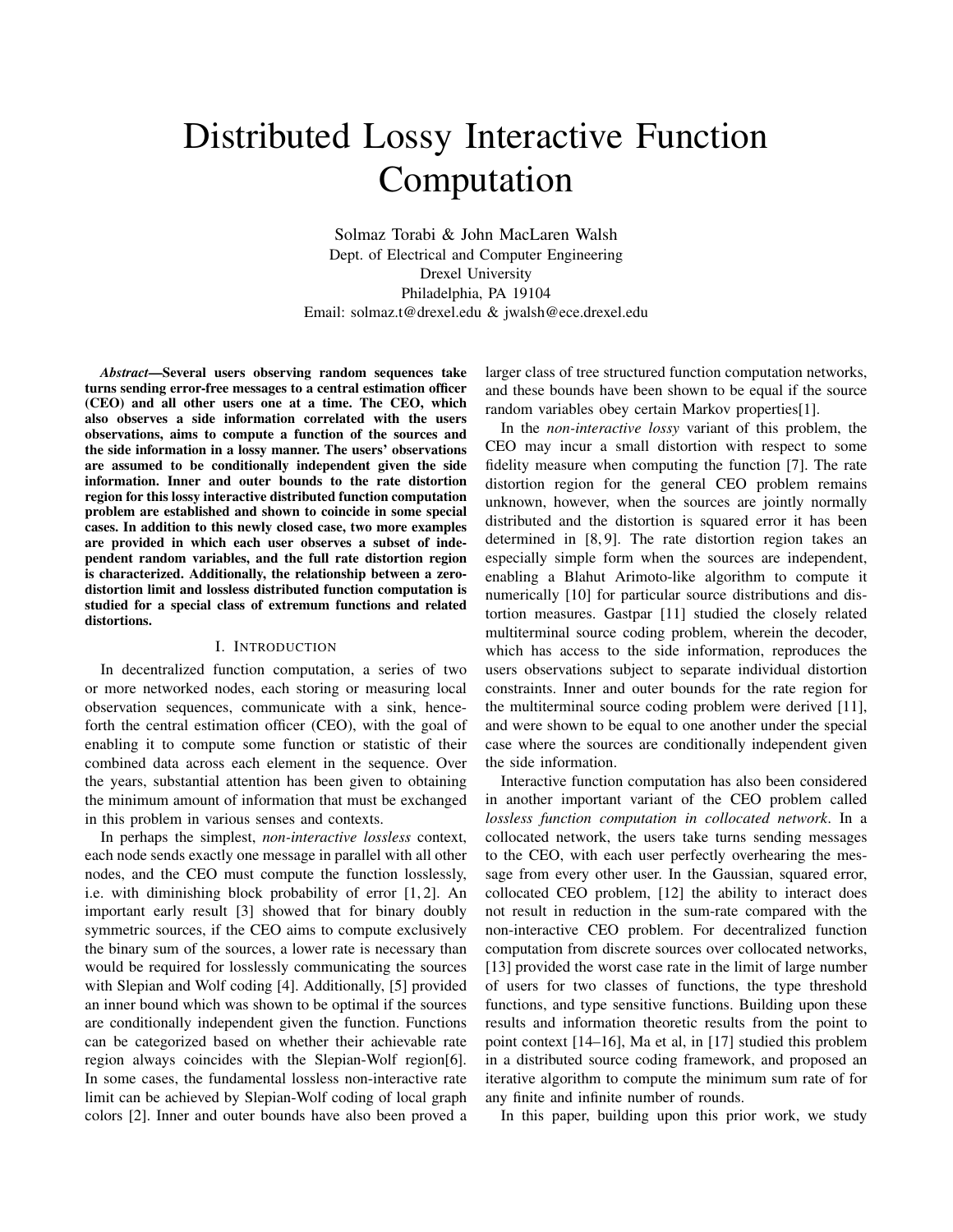

fundamental limits for lossy interactive function computation over a collocated network with side information. After formally defining the problem in §II, and reviewing a simple cutset outer bound and an inner bound based on a straightforward achievability construction in §III-A and III-B, we derive a tighter outer bound for the rate distortion region in §III-C. This outer bound is shown to be tight if the users observations and the side information are independent. In addition to this newly closed case, two more examples are provided in which each user observes a subset of independent random variables, and the full rate distortion region is characterized in §IV. Finally, §V considers example cases where the functions to compute are extrema, and reviews the relationship between lossless function computation limits and the zero distortion limit for distortion functions specifically tailored to this context.

#### II. PROBLEM FORMULATION

Consider a network with  $m$  source terminals and a single sink terminal as depicted in Fig. 1. Each source terminal  $j \in \{1, ...m\}$  observes a random sequence  $X_j^N =$  $(X_j(1),..., X_j(N)) \in \mathcal{X}_j^N$ . The sink node, the central estimation officer (CEO), observes a side information sequence  $X_{m+1}(n), n \in [N]$  which is assumed to be correlated with the source variables. The random vectors  $X_{1:m+1}(n)$  =  $(X_1(n),..., X_{m+1}(n))$  are iid in time  $n \in [N]$ , and, given the side information  $X_{m+1}(n)$ , the source variables  $X_{1:m}(n)$ are independent. The sink terminal wishes to compute  $f$ :  $\mathcal{X}_1 \times ... \times \mathcal{X}_m \times \mathcal{X}_{m+1} \rightarrow \mathcal{Z}$  in a lossy manner elementwise, estimating the sequence  $\mathbf{Z}^N = (Z(1),..., Z(N))$ with  $Z(n) = f(X_1(n), X_2(n), ..., X_m(n), X_{m+1}(n))$ . Let  $d: \mathcal{X}_1 \times \mathcal{X}_2 \times ... \times \mathcal{X}_m \times \mathcal{X}_{m+1} \times \mathcal{Z} \to \mathbb{R}^+$  be a fidelity criterion for this function computation, yielding the block distortion metric

$$
d^{(N)}(\mathbf{X}_{1:m+1}^N, \hat{\mathbf{Z}}^N) = \frac{1}{N} \sum_{n=1}^N d(x_1(n), ..., x_{m+1}(n), \hat{z}(n))
$$

In order to enable the CEO to estimate the function computation, the nodes take turns broadcasting messages which are perfectly received at both the other nodes and the CEO. The communication is initiated by node 1, and at round *i*, node *j* = ((*i* − 1) mod *m*) + 1 sends a message  $M_i \in \mathcal{M}_i$ , using the encoding function  $\psi_i : \mathcal{X}_j^N \times \bigotimes_{k=1}^{i-1} \mathcal{M}_k \to \mathcal{M}_i$ to encode its observations based on the previously overheard messages. After  $t$  rounds of communication, the CEO estimates the function sequence based on the messages it has received and the side information using the decoding function  $\phi: \mathcal{X}_{m+1}^N \times \bigotimes_{k=1}^t \mathcal{M}_k \to \mathcal{Z}^N.$ 

**Definition** 1. A rate-distortion tuple  $(\mathbf{R}, D)$  $(R_1, R_2, ..., R_t, D)$  is *admissible* for *t*-message interactive function computation, if  $\forall \epsilon > 0$ , and  $\forall N > n(\epsilon, t)$ , there exist encoders  $\psi_i, i \in \{1, ..., t\}$  and a decoder  $\phi$  with parameters  $(t, N, |\mathcal{M}_1|, ..., |\mathcal{M}_t|)$  satisfying  $\frac{1}{N} \log_2 |\mathcal{M}_i| \le$  $R_i \ \forall i = 1, ..., t$  and  $\mathbb{E}\left[\frac{d^{(N)}(X_{1:m+1}^N, \hat{Z}^N)}{X_{1:m+1}^N, \hat{Z}^N}\right] \leq D + \epsilon$  with  $\boldsymbol{\hat{Z}} = \phi(M_1, \dots, M_t, \boldsymbol{X}_{m+1}^N).$ 

Finally, define the collection of admissible rate and distortion vectors  $(\mathbf{R}, D)$  to be  $\mathcal{RD}^t$ .

# III. CHARACTERIZATION OF THE RATE-DISTORTION REGION

#### *A. Cut-Set outer bound*

A simple outer bound for the rate distortion region  $\mathcal{RD}^t$ can be created from a two terminal rate distortion function. In particular, let  $R_{A\to B|s}^{TW}$  be the rate distortion function for terminal A, where it engages in a two terminal lossy interactive function computation, and a side information  $s$  is available at terminal  $B$ , [14], [16]:

$$
R_{A \to B|s}^{TW}(D) = \min_{P_{U^t|X_A, X_B} \in \mathcal{C}(D)} I(X_A, U^t | X_B, X_s) \quad (1)
$$

with  $\mathcal{C}(D)$  the set of conditional distributions for  $U^T =$  $(U_1, \ldots, U_t)$  obeying  $U_\ell \leftrightarrow (X_A, U_{1:\ell-1}) \leftrightarrow X_B, X_s$ for  $\ell$  odd and  $U_{\ell} \leftrightarrow (X_{B}, X_{s}, U_{1:\ell-1}) \leftrightarrow X_{A}$  for  $\ell$  even, such that there exists some  $\hat{g}(U^t, X_B, X_s)$  with  $\mathbb{E}(d(X_A, X_B, X_s, \hat{g}(U^t, X_B, X_s))) \leq D.$ 

To lower bound the sum rate for node  $j \in \{1, ..., m\}$ , we consider a cut between node  $X_j$  and super node  $X_{[m+1]\setminus\{i\}}$ . The supernode contains the side information and aims to compute the function  $f(X_1, ..., X_{m+1})$  up to a distortion D. In the next lemma, the cutset outer bound is constructed by lower bounding the sum rate  $R_i$  for all the users  $i = 1, ..., m$ .

Lemma 1. *Cutset outer bound: Any achievable sum rate* distortion tuples must lie in  $\mathcal{RD}_{\text{cutset}}^t$  which can be charac*terized as follows*

$$
\mathcal{RD}_{cutset}^{t} = \left\{ R_{sum,j}(D) \geq R_{j\rightarrow[m]\backslash\{j\}|m+1}^{TW}(D), \ \forall j \in [m] \right\}
$$
  
where  $R_{sum,j} = \sum_{k=0}^{\lfloor t/m \rfloor} R_{j+mk}$ .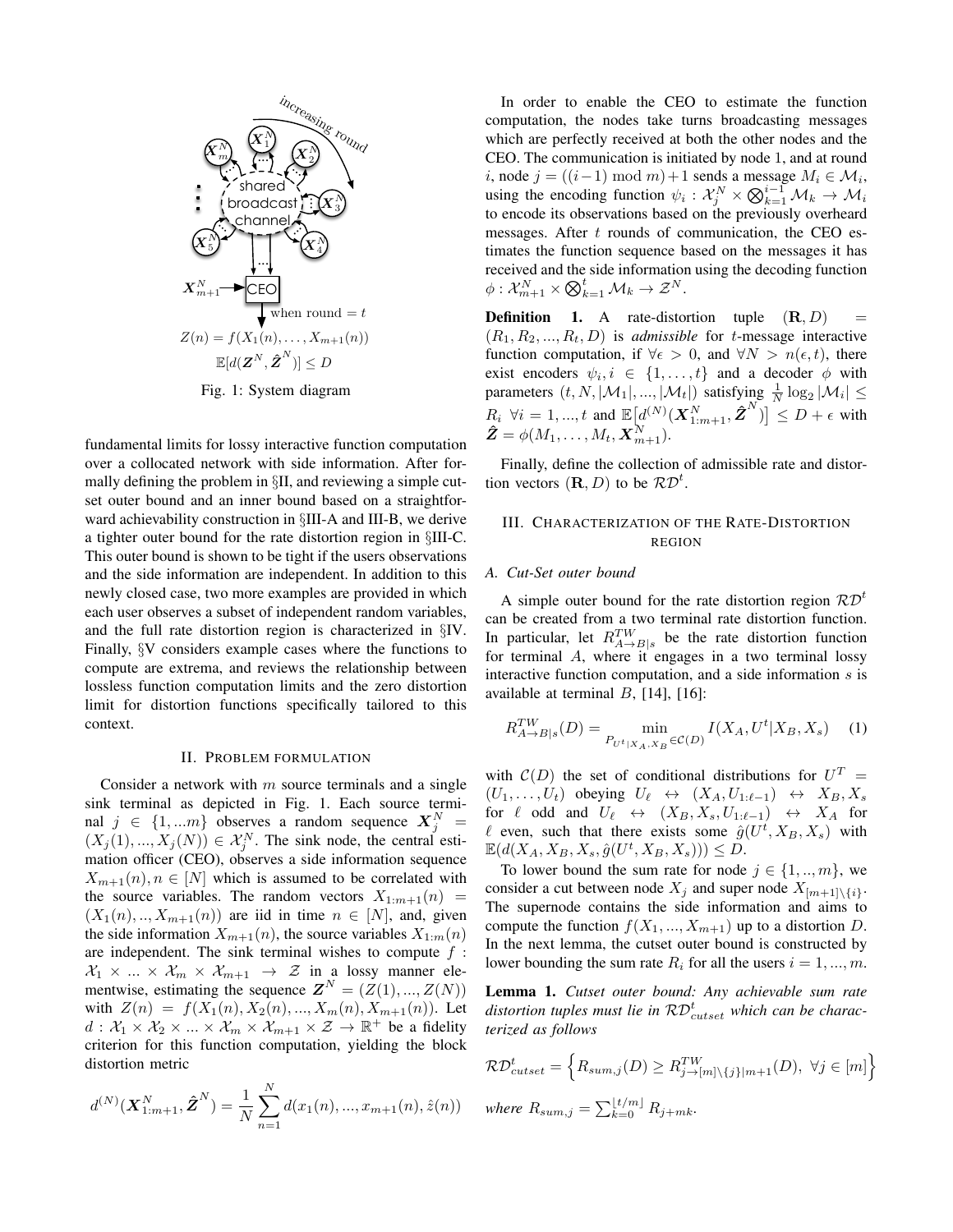## *B. Inner bound: Achievability scheme*

In this section we derive an achievable region,  $\mathcal{RD}_{inn}^t \subseteq$  $RD<sup>t</sup>$ . The coding technique that leads to this region is a sequence of Wyner-Ziv coding.

**Theorem 1.** An inner bound  $\mathcal{RD}_{inn}^t$  for the *t*-message *interactive lossy function computation with side information* region  $\mathcal{RD}^t$ , consists of the set of  $(\bm{R},D)$  such that there exist *a vector*  $U_{1:t} = (U_1, ..., U_t)$  *of discrete random variables with*  $p(X_{1:m+1}, U_{1:t}) =$ 

$$
p(X_{m+1}) \prod_{i=1}^{t} p(U_i | U_{1:i-1} X_j) \prod_{k=1}^{m} p(X_k | X_{m+1})
$$

*which satisfy the following conditions.*

$$
\mathcal{RD}_{inn}^{t} = \left\{ (\mathbf{R}, D) \middle| \begin{aligned} R_{i} &\ge I(U_{i}; X_{j}, U^{i-1}) - \min_{k \ne j \in [m+1]} \{I(U_{i}; X_{k}, U^{i-1}) \\ U_{i} &\leftrightarrow X_{j}U_{1:i-1} \leftrightarrow X_{[m+1] \setminus \{j\}}, \\ j &= ((i-1) \mod m) + 1, \quad \forall i \in [t] \\ \mathbb{E}\left[d(X_{1}, .., X_{m+1}, \hat{Z}(U_{1:t}, X_{m+1}))\right] \le D \end{aligned}\right.
$$

*Proof.* (Abbreviated) For each round  $i \geq 1$ , node  $j =$  $((i - 1) \bmod m) + 1$  uses the standard random binning code construction treating the previously received messages  $U_{1:(i-1)}$ , and the user with the worst observation as side information for the determination of  $U_i$  at each of the users and the CEO, notably ignoring the extra side information from local observations that each of these participants have. The messages are constructed in such a way that guarantee the worst user and all the other users as well as the decoder can reconstruct that. After reconstructing all of the messages, the CEO also utilizes the side information  $X_{m+1}$  in addition to all the messages it has received thus far  $U_{1:t}$  to estimate  $\hat{Z}$  with distortion  $D$ .  $\Box$ 

#### *C. General outer bound*

In §III-A, we established a cut-set outer bound by allowing the super node to have access to the  $X_{[m+1]\setminus i}$ . In the following, we establish a tighter outer bound.

Theorem 2. *Any achievable* (R, D) *pair must lie in*  $\mathcal{RD}_{out}^t$  = the convex hull of the region

$$
\left\{ (\mathbf{R}, D) \middle| \begin{array}{c} \forall i \in [t] \quad R_i \ge I(X_j; U_i | U_{1:i-1}, X_{m+1}), \\ U_i \leftrightarrow X_j U_{1:i-1} \leftrightarrow X_{[m+1] \setminus \{j\}}, \\ j = ((i-1) \bmod m) + 1, \\ \mathbb{E} \big[ d(X_1,., X_{m+1}, \hat{Z}(U_{1:t}, X_{m+1})) \big] \le D \end{array} \right\}
$$

*Proof.* Let  $(R_1, R_2, ..., R_t, D) \in \mathcal{RD}^t$  be a set of admissible rate and distortion, then  $\forall \epsilon > 0$ , and  $\forall N > n(\epsilon, t)$ , there exist an interactive distributed block source code with parameters  $(t, N, |\mathcal{M}_1|, ..., |\mathcal{M}_t|)$  satisfying

$$
\frac{1}{N}\log_2|\mathcal{M}_i| \le R_i \quad \forall i = 1, ..., t
$$
\n(2)

$$
E\big[d^{(N)}(\boldsymbol{X}_1^N,...,\boldsymbol{X}_{m+1}^N,\hat{\boldsymbol{Z}}^N)\big] \le D + \epsilon
$$
 (3)

For the first round, we have

)}

$$
NR_{1} \geq H(M_{1}) \geq H(M_{1}|\mathbf{X}_{2:m+1}^{N})
$$
  
\n
$$
\geq I(\mathbf{X}_{1}^{N}; M_{1}|\mathbf{X}_{2:m+1}^{N})
$$
  
\n
$$
= H(\mathbf{X}_{1}^{N}|\mathbf{X}_{m+1}^{N}) - H(\mathbf{X}_{1}^{N}|M_{1}, \mathbf{X}_{2:m+1}^{N})
$$
  
\n
$$
= \sum_{n=1}^{N} H(X_{1}(n)|X_{m+1}(n))
$$
  
\n
$$
- \sum_{n=1}^{N} H(X_{1}(n)|M_{1}, \mathbf{X}_{2:m+1}^{N}, \mathbf{X}_{1}^{n-1})
$$
  
\n
$$
\geq \sum_{i=1}^{N} H(X_{1}(n)|X_{m+1}(n))
$$
  
\n
$$
- H(X_{1}(n)|M_{1}, \mathbf{X}_{2:m}^{n-1}, X_{m+1}(n), \mathbf{X}_{m+1}^{n+1}, \mathbf{X}_{1}^{n-1})
$$
  
\n
$$
= \sum_{n=1}^{N} I(X_{1}(n); \underbrace{M_{1}, \mathbf{X}_{1:m}^{n-1}, \mathbf{X}_{m+1}^{n+1}} |X_{m+1}(n))
$$
(5)

with notation  $\mathbf{A}_{\mathcal{A}} = (A_{\mathcal{A}}(n+1),..., A_{\mathcal{A}}(N))$  for any<br>subset  $\mathcal{A} \subset [m+1]$ , and wherein we defined auxiliary random with notation  $X^{n+} = (X_{\mathcal{A}}(n+1), \ldots, X_{\mathcal{A}}(N))$  for any variables  $U_1(n) = \{M_1, \mathbf{X}_{1:m}^{n-1}, \mathbf{X}_{m+1}^{n+1}\}$ , for  $n \in [N]$ . For the next rounds,  $i \geq 2$  and  $j = ((i-1) \bmod m) + 1$  we have

$$
NR_i \ge H(M_i) \ge H(M_i|M_{1:i-1}, \mathbf{X}_{[m+1]\setminus j}^N)
$$
  
\n
$$
\stackrel{a}{=} I(\mathbf{X}_j^N; M_i|M_{1:i-1}, \mathbf{X}_{[m+1]\setminus j}^N)
$$
  
\n
$$
= \sum_{n=1}^N I(X_j(n); M_i|M_{1:i-1}, \mathbf{X}_{[m+1]\setminus j}^N, \mathbf{X}_j^{n-})
$$
  
\n
$$
= \sum_{n=1}^N I(X_j(n); M_i|U_1(n), M_{2:i-1}, X_{[m+1]\setminus j}(n)
$$
  
\n
$$
\stackrel{b}{\ge} \sum_{n=1}^N I(X_j(n); M_i|U_1(n), M_{2:i-1}, X_{m+1}(n))
$$
  
\n
$$
\stackrel{c}{=} \sum_{n=1}^N I(X_j(n); M_i|U_{1:i-1}(n), X_{m+1}(n))
$$
 (6)

Here, in step a we have  $H(M_i|M_{1:i-1}, \boldsymbol{X}_{1:m+1}^N) =$ 0, since  $M_i$  is a deterministic function of  $M_{1:i-1}$ ,  $\mathbf{X}_j^N$ , while in step c we defined  $U_i(n) = M_i$  for  $i \geq$ 2. To prove step b, we need to prove that  $X_i(n) \leftrightarrow$  $M_{1:i-1} \bm{X}_{1:m}^{n-1} X_{m+1}(n) \bm{X}_{m+1}^{n+} \ \leftrightarrow \ X_{[m] \setminus j}(n) \bm{X}_{[m] \setminus j}^{n+} \bm{X}_{m+1}^{n-1}.$ To prove this conditional independence, we use a technique from [18]. Note that the joint distribution of source variables and the messages can be factorized as follows:

$$
p(\mathbf{X}_{1}^{N}, \mathbf{X}_{2}^{N}, ..., \mathbf{X}_{m+1}^{N}, M_{1}, ..., M_{t})
$$
\n
$$
= p(\mathbf{X}_{m+1}^{N}) \prod_{k=1}^{m} p(\mathbf{X}_{k}^{n-1} | \mathbf{X}_{m+1}^{n-1}) \prod_{\ell=1}^{m} p(X_{\ell}(n) | X_{m+1}(n))
$$
\n
$$
\times \prod_{t=1}^{m} p(\mathbf{X}_{t}^{n+} | \mathbf{X}_{m+1}^{n+}) \prod_{j=(i-1) \text{ mod } m)+1}^{t} p(M_{i} | \mathbf{X}_{j}^{N}, M_{1:i})
$$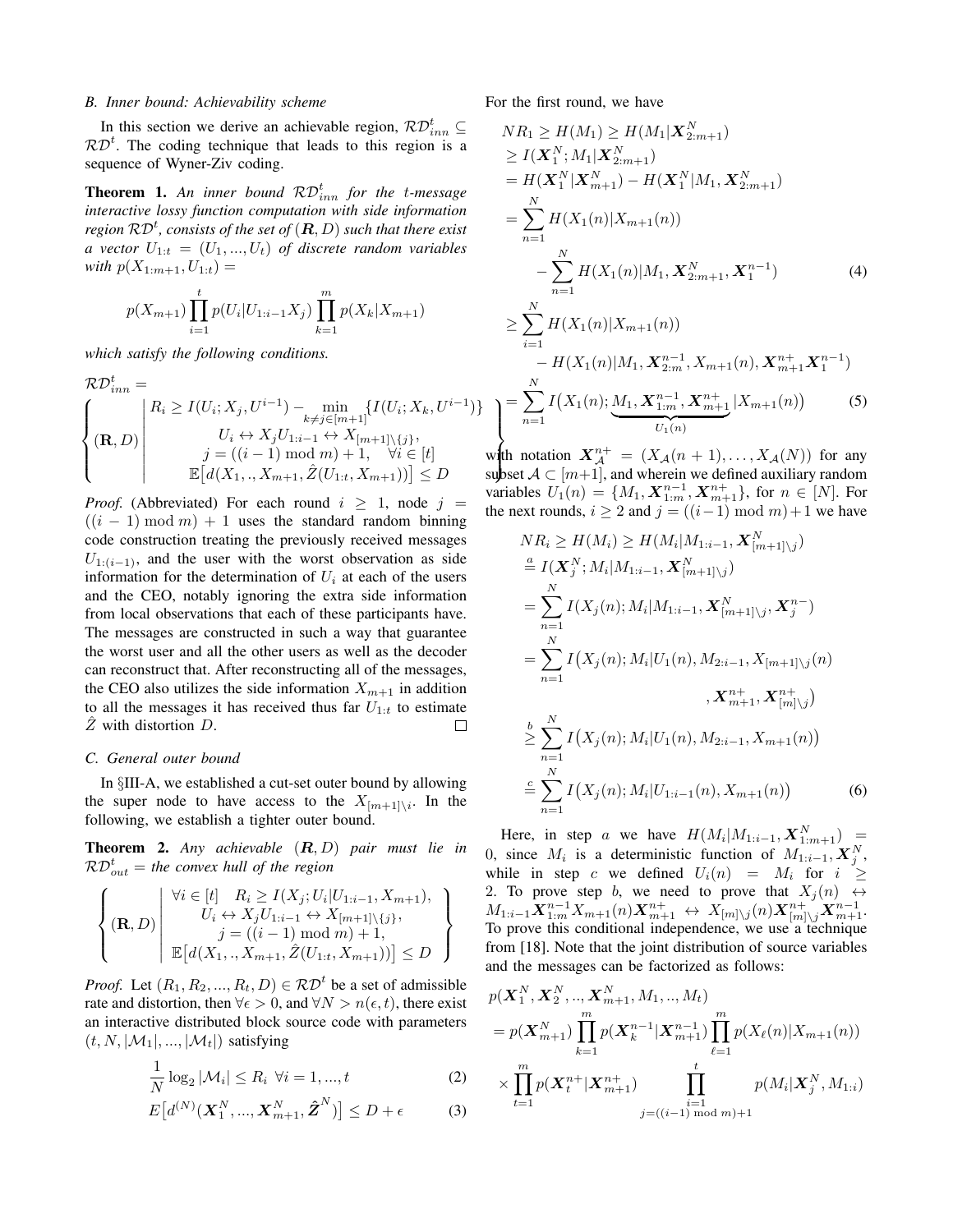

Fig. 2: Conditional independence structure

Using this factorized distribution, we can construct an undirected graph which exploit the conditional independence structure among the random variables. In this undirected graphs, the nodes are random variables appeared in the factorized distribution, and two nodes are connected if they appeared in the same factor. We have  $X \perp\!\!\!\perp Y | V$ , if every path between X, and Y contains some node  $V \in \mathcal{V}$ .

**Proposition 1.** 
$$
X_j(n) \leftrightarrow M_{1:i-1} \mathbf{X}_{1:m}^{n-1} X_{m+1}(n) \mathbf{X}_{m+1}^{n+} \leftrightarrow X_{[m] \setminus j}(n) \mathbf{X}_{[m] \setminus j}^{n+} \mathbf{X}_{m+1}^{n-1}.
$$

*Proof.* As shown in Figure 2, any path from  $X_i(n)$  to  $X_{[m]\setminus j}(i)$   $\mathbf{X}_{[m]\setminus j}^{n+1}$   $\mathbf{X}_{m+1}^{n-1}$ , contains some node from  $M_{1:i-1} \boldsymbol{X}_{1:m}^{n-1} \ddot{X}_{m+1}^{*}(n) \boldsymbol{X}_{m+1}^{n+}.$  $\Box$ 

Proposition 2.  $U_i \leftrightarrow X_j U_{1:i-1} \leftrightarrow X_{[m+1]\setminus \{j\}}.$ 

*Proof.* For  $i = 1$ , the Markov condition  $M_1, \mathbf{X}_{1:m}^{n-1}, \mathbf{X}_{m+1}^{n+} \leftrightarrow X_1(n) \leftrightarrow X_{2:m+1}(n).$ 

$$
0 \le I(M_1, \mathbf{X}_{1:m}^{n-1}, \mathbf{X}_{m+1}^{n+}; X_{2:m+1}(n) | X_1(n)) \tag{7}
$$

$$
\leq I(M_1, \mathbf{X}_{1:m}^{n-1}, \mathbf{X}_{1:m}^{n+}, \mathbf{X}_{m+1}^{n+}; X_{2:m+1}(n)|X_1(n)) \quad (8)
$$

$$
= I(\mathbf{X}_{1:m}^{n-1}, \mathbf{X}_{1:m}^{n+}, \mathbf{X}_{m+1}^{n+}; X_{2:m+1}(n) | X_1(n)) = 0 \quad (9)
$$

And for  $i \geq 2$  we need to show  $M_i \leftrightarrow$  $M_{1:i-1}, \mathbf{X}_{1:m}^{n-1}, \mathbf{X}_{m+1}^{n+}, X_j(n) \quad \leftrightarrow \quad X_{[m+1]\setminus\{j\}}(n)$ . We have

$$
0 \leq I(M_i; X_{[m+1]\setminus\{j\}}(n)|M_{1:i-1}, \mathbf{X}_{1:m}^{n-1}, \mathbf{X}_{m+1}^{n+}, X_j(n))
$$
  
\n
$$
\leq I(M_i; X_{[m+1]\setminus\{j\}}(n), \mathbf{X}_{m+1}^{n+}|M_{1:i-1}, \mathbf{X}_{1:m}^{n-1}, X_j(n))
$$
  
\n
$$
\leq I(M_i, M_{1:i-1}; X_{[m+1]\setminus\{j\}}(n), \mathbf{X}_{m+1}^{n+}| \mathbf{X}_{1:m}^{n-1}, X_j(n))
$$
  
\n
$$
\leq I(M_i, M_{1:i-1} \mathbf{X}_{1:m}^N; X_{[m+1]\setminus\{j\}}(n), \mathbf{X}_{m+1}^{n+}| \mathbf{X}_{1:m}^{n-1}, X_j(n))
$$
  
\n
$$
= I(M_{1:i-1} \mathbf{X}_{1:m}^N; X_{[m+1]\setminus\{j\}}(n), \mathbf{X}_{m+1}^{n+}| \mathbf{X}_{1:m}^{n-1}, X_j(n)) = 0
$$

which results

$$
I(M_i; X_{[m+1]\setminus\{j\}}(n)|M_{1:i-1}, \mathbf{X}_{1:m}^{n-1}, \mathbf{X}_{m+1}^{n+}, X_j(n)) = 0.
$$

 $\Box$ 

This proves the lemma.

Next we prove that these set of auxiliary variables achieve the expected distortion less than D. By converse assumption, we have that there exists a decoding function  $\phi(M_{1:t}, \mathbf{X}_{m+1}^N)$ , with *n*th element  $\phi_n$ , obeying

$$
D \ge \frac{1}{N} \sum_{n=1}^{N} \mathbb{E}[d(X_{1:m+1}(n), \phi_n(M_{1:t}, \mathbf{X}_{m+1}^N))]
$$
(10)

Define the function  $g: \mathcal{M}_{1:t} \times \mathcal{X}_{m+1}^N \to \mathcal{Z}^N$  with nth element  $g_n$ , to be the Bayes detector for  $Z_n$  from  $M_{1:t}$ ,  $\boldsymbol{X}_{m+1}^N$ :

$$
g_n(M_{1:t}, \mathbf{X}_{m+1}^N) = \arg\min_{\hat{z}\in\mathcal{Z}} \mathbb{E}[d(X_{1:m}(n), \hat{z})|M_{1:t}, \mathbf{X}_{m+1}^N].
$$
\n(11)

Defining  $g_n$  via (11) shows that

$$
\mathbb{E}[d(X_{1:m+1}(n), \phi_n(M_{1:t}, \mathbf{X}_{m+1}^N))] \geq \mathbb{E}[d(X_{1:m+1}(n), g_n(M_{1:t}, \mathbf{X}_{m+1}^N))]
$$
(12)

as  $\phi_n(M_{1:t}, \mathbf{X}_{m+1}^N)$  must select some value from  $\mathcal Z$  for each  $(M_{1:t}, \boldsymbol{X}_{m+1}^N)$  which must necessarily have distortion lower bounded by the minimum selected in (11). Next, define  $\tilde{g}_n$ to be the Bayes detector for  $Z_n$  from  $M_{1:t}$ ,  $\mathbf{X}_{1:m}^{n-1}$ ,  $\mathbf{X}_{m+1}^N$ , i.e. let  $\tilde{g}_n(M_{1:t}, \boldsymbol{X}_{1:m}^{n-1}, \boldsymbol{X}_{m+1}^N) =$ 

$$
\arg\min_{\hat{z}\in\mathcal{Z}} \mathbb{E}[d(X_{1:m}(n),\hat{z})|M_{1:t}, \mathbf{X}_{1:m}^{n-1}, \mathbf{X}_{m+1}^N].
$$
 (13)

The optimality (13) then shows

$$
\mathbb{E}[d(X_{1:m+1}(n), g_n(M_{1:t}, \mathbf{X}_{m+1}^N))] \geq
$$
  
\n
$$
\mathbb{E}[d(X_{1:m+1}(n), \tilde{g}_n(M_{1:t}, \mathbf{X}_{1:m}^{n-1}, \mathbf{X}_{m+1}^N))] \qquad (14)
$$

Next, observe that the Markov chain  $X_{1:m+1}(n) \leftrightarrow$  $M_{1:t}, \mathbf{X}_{1:m}^{n-1}, \mathbf{X}_{m+1}^{n+}, X_{m+1}(n) \leftrightarrow \mathbf{X}_{m+1}^{n-1}$  implies that the conditional expectation in (13) for any  $\hat{z} \in \mathcal{Z}$  obeys

$$
\mathbb{E}[d(X_{1:m}(n),\hat{z})|M_{1:t}, \mathbf{X}_{1:m}^{n-1}, \mathbf{X}_{m+1}^N] \n= \mathbb{E}[d(X_{1:m}(n),\hat{z})|M_{1:t}, \mathbf{X}_{1:m}^{n-1}, X_{m+1}(n), \mathbf{X}_{m+1}^{n+1}]
$$
\n(15)

which in turn shows that the minimum  $\tilde{g}_n(M_{1:t}, \mathbf{X}_{1:m}^{n-1}, \mathbf{X}_{m+1}^N)$  for a given  $M_{1:t}, \mathbf{X}_{1:m}^{n-1}, X_{m+1}(n), \mathbf{X}_{m+1}^{n+1}$  can be constant in  $X_{m+1}^{n-1}$ , so that there exists a function  $\hat{g}_n(M_{1:t}, \boldsymbol{X}_{1:m}^{n-1}, \boldsymbol{X}_{m+1}^{n+1}, X_{m+1}(n))$  such that

$$
\mathbb{E}[d(X_{1:m+1}(n), \tilde{g}_n(M_{1:t}, \mathbf{X}_{1:m}^{n-1}, \mathbf{X}_{m+1}^N))] = \mathbb{E}[d(X_{1:m}(n), \hat{g}_n(M_{1:t}, \mathbf{X}_{1:m}^{n-1}, \mathbf{X}_{m+1}^{n+}, X_{m+1}(n)))] \quad (16)
$$

Recognizing  $(M_{1:t}, \mathbf{X}_{1:m}^{n-1}, \mathbf{X}_{m+1}^{n+}, X_{m+1}(n))$  =  $(U_{1:t}(n), X_{m+1}(n))$ , and putting together (10), (12), (14), and (16) we have

$$
D \ge \frac{1}{N} \sum_{n=1}^{N} \mathbb{E}[d(X_{1:m+1}(n), \hat{g}(U_{1:t}(n), X_{m+1}(n)))] \quad (17)
$$

Viewing (5) (25) and (17) as a convex combination with coefficients  $\frac{1}{N}$  of N points in  $\mathcal{RD}_{out}^t$  associated with random variables  $U_{1:t}(m)$  obeying the conditions in its definition, we have proven that  $(\mathbf{R}, D) \in \mathcal{RD}_{out}^t$ .  $\Box$ 

**Proposition 3.** *The cardinalities of*  $U_i$  *can be bounded by* 

$$
|\mathcal{U}_i| \le |\mathcal{X}_{j_i}| \prod_{r=1}^{i-1} |\mathcal{U}_r| + 1 + t - i \tag{18}
$$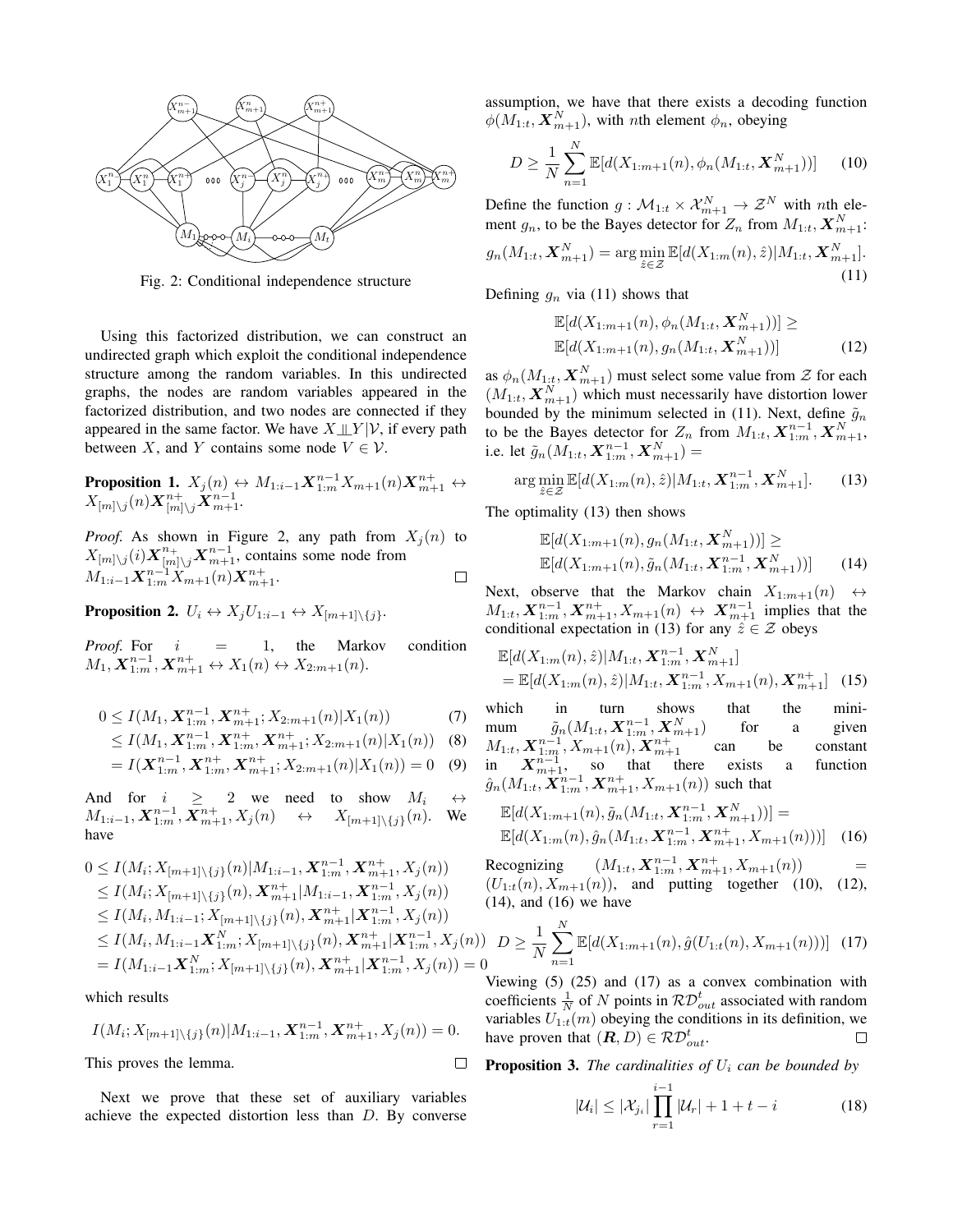*Where we define*  $j_i := (i - 1) \bmod m + 1$ .

*Proof.* The proof may be found in [19]. 
$$
\Box
$$

Note that the inner bound is based on viewing the user with the noisiest (lowest quality source) as the side information. This guarantees that the user with a higher quality side information can also decode the message. The outer bound is based on the providing the side information to all the other sources. The interactive nature of this scheme requires that each message should be decoded not only by the CEO, but also by all the other sources. Therefore, one has to take care of an encoder which has access to the lower quality source information and views it as a side information. This is one of the complications that doesn't let the inner and outer bounds match in general. In the next section we study several cases where the outer bound can be proven to be tight.

## IV. SOME SPECIAL CASES

In this section, we study the conditions such that the two bounds coincide. Moreover, the rate distortion region is characterized for two examples in which the nodes observe particular subsets of random variables.

Lemma 2. *If the source and the side information variables are mutually independent*  $X_i \perp \!\!\! \perp X_j, \forall i \neq j \in [m+1]$ *, the*  $\mathcal{RD}_{inn}^t = \mathcal{RD}_{out}^t = \mathcal{RD}^t.$ 

$$
\left\{ (\mathbf{R}, D) \middle| \begin{array}{c} \forall i \in [t] \quad R_i \ge I(X_j; U_i | U_{1:i-1}), \\ U_i \leftrightarrow X_j U_{1:i-1} \leftrightarrow X_{[m+1] \setminus \{j\}}, \\ j = ((i-1) \mod m) + 1, \\ \mathbb{E}\big[d(X_1, \dots, X_{m+1}, \hat{Z}(U_{1:t}, X_{m+1}))\big] \le D \end{array} \right\}
$$

*Proof.* For simplicity, let's assume that there are only two nodes  $X_1, X_2$  such that conditioning on the side information  $X_3$  makes them independent. To achieve the first rate bound in Theorem 2, the following should hold. If we have

$$
I(U_1; X_3) \le I(U_1; X_2) \tag{19}
$$

then,  $X_2$  is less noisy than  $X_3$  with respect to  $X_1$ , with  $U_1$  obeying the Markov chain  $U_1 \leftrightarrow X_1 \leftrightarrow X_2 X_3$ . This condition makes  $X_2$  a better side information to  $X_1$  than  $X_3$ . Equation (19) combined with the Markov condition can be viewed as the following condition.

$$
X_1 \leftrightarrow X_2 \leftrightarrow X_3 \tag{20}
$$

Therefore, the first rate  $R_1 \geq I(X_1; U_1 | X_3)$  can be achieved, since equations (19), and (20) ensure that the user that access to the lower quality side information can also decode the message, which guarantees that the user with a higher quality side information can also decode. In other words, to achieve the rate of the first round in Theorem 2, the source and the side information variables should be a set of particularly ordered degraded sources. The degradedness here means that the encoder which has access to the lower quality source information can be viewed as a side information.

Similarly, for the rate of the next user, if we have

$$
I(U_2; X_3, U_1) \le I(U_2; X_1U_1) \tag{21}
$$

then the rate bound  $R_2 \ge I(X_2; U_2 | X_3, U_1)$  guarantees that both the CEO with the side information  $X_3$ , as well as the first node with observation  $X_1$  can decode the message  $U_2$ . Proving equation (21) is equivalent to proving

$$
U_2 \leftrightarrow X_1 \leftrightarrow U_1, X_3 \tag{22}
$$

which holds only if  $X_2 \leftrightarrow X_1 \leftrightarrow X_3$ .

$$
P(U_2|X_1, X_3, U_1) = \sum_{x_2} P(U_2, X_2|X_1, X_3, U_1)
$$
  
= 
$$
\sum_{x_2} P(X_2|X_1, X_3, U_1) P(U_2|X_{1:3}, U_1)
$$
  
= 
$$
\sum_{x_2} P(X_2|X_1) P(U_2|X_1, X_2)
$$
  
= 
$$
\sum_{x_2} P(X_2, U_2|X_1)
$$
  
= 
$$
P(U_2|X_1)
$$

where in a we have  $U_1 \leftrightarrow X_1 \leftrightarrow X_2$ , and  $X_2 \leftrightarrow X_1 \leftrightarrow X_3$ By data processing inequality in (22), and positivity of the conditional mutual information we have  $I(U_1, X_3; U_2) \leq$  $I(U_2; X_1) \leq I(U_2; X_1U_1)$  which yields (21). Therefore, by assumption we have  $X_1 \leftrightarrow X_3 \leftrightarrow X_2$ , and to have a matching outer bound  $X_1 \leftrightarrow X_2 \leftrightarrow X_3$ , and  $X_2 \leftrightarrow X_1 \leftrightarrow X_3$ should hold. These three Markov conditions results in mutual independence of the sources and the side information.  $\Box$ 

Next we consider two examples where the nodes observe particular subsets of random variables, and we show the inner and outer bounds derived in sections III-C, and III-B match.



Fig. 3: Collocated network with degraded sources

*1) Example one: Function computation where nodes observe particular subsets of independent variables:* Suppose  $A_1, A_2, A_2 \subseteq \{1, 2, 3\}$  such that user 1 observes  $Z_{\mathcal{A}_1} = \{X_1, X_3\}$ , and user 2 observes  $Z_{\mathcal{A}_2} = \{X_2\}$ , and  $Z_{\mathcal{A}_3} = \{X_3\}$  is available as the side information to the CEO to compute  $f(X_1, X_2, X_3)$  in an interactive manner over  $t$  rounds of interaction as depicted in Figure 3. Assume  $\forall i, j \in \{1, 2, 3\}, X_i$  is marginally independent of  $X_j$ , then the complete characterization of the rate distortion region  $\mathcal{RD}^t$  consists of a set of  $(\mathbf{R}, D)$  tuples such that for all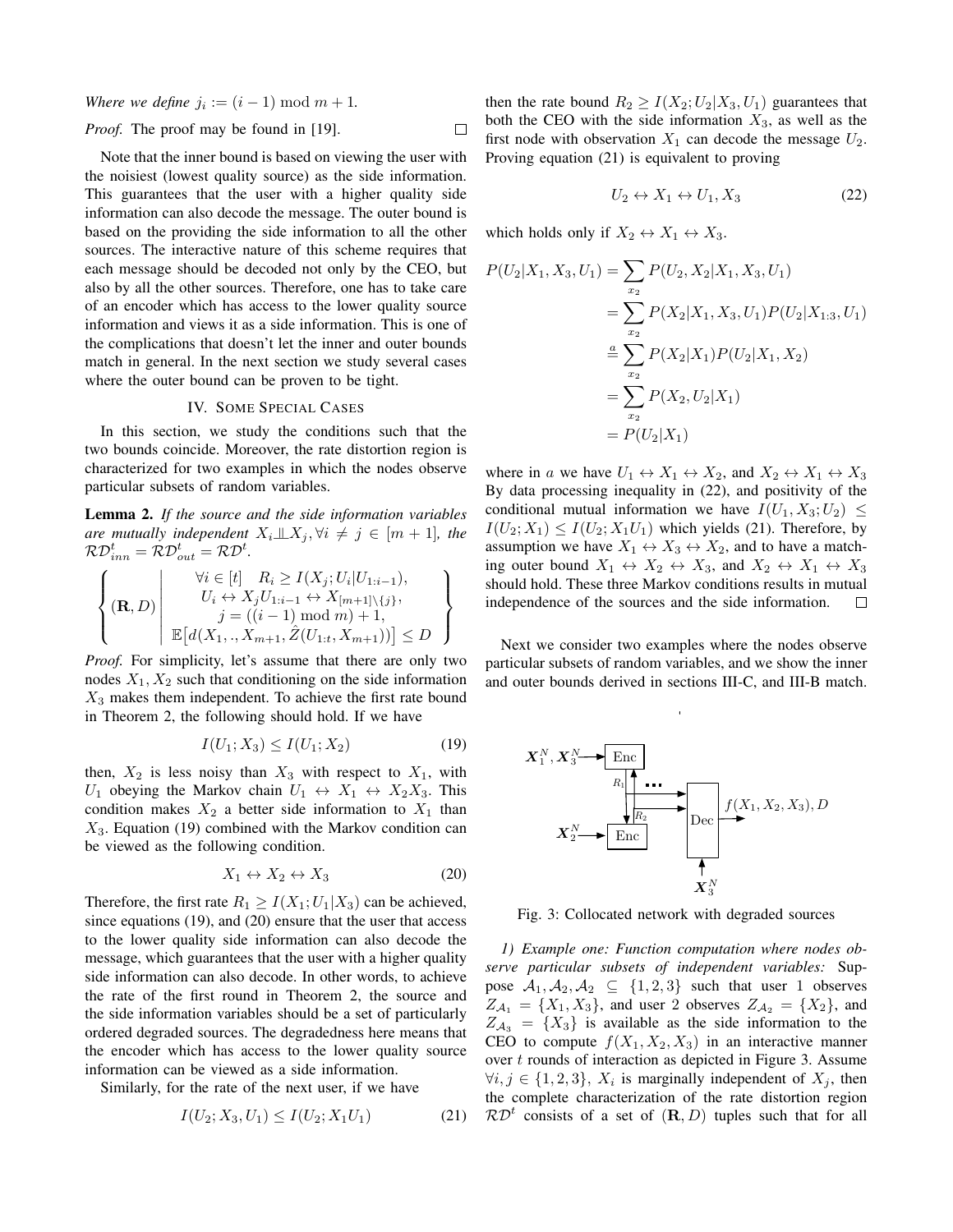$$
i \in \{1, ..., t\},
$$
\n
$$
\left\{ (\mathbf{R}, D) \middle| \begin{array}{c} R_i \ge I(X_1 X_3; U_i | U_{1:i-1}), i \text{ odd} \\ R_i \ge I(X_2; U_i | U_{1:i-1}), i \text{ even} \\ U_i \leftrightarrow Z_{\mathcal{A}_j} U_{1:i-1} \leftrightarrow Z_{\mathcal{A}_j}^c \\ j = ((i-1) \mod 2) + 1, \quad \forall i \in [t] \\ \mathbb{E}\big[d(X_{1:3}, \hat{Z}(U_{1:t}, X_3))\big] \le D \end{array} \right\}
$$

*Proof.* For simplicity let  $t = 3$ .

$$
NR_{1} \geq H(M_{1})
$$
  
\n
$$
\geq H(M_{1}|\mathbf{Z}_{A_{2}}^{N})
$$
  
\n
$$
\geq I(\mathbf{Z}_{A_{1}}^{N}, \mathbf{Z}_{A_{3}}^{N}; M_{1}|\mathbf{Z}_{A_{2}}^{N})
$$
  
\n
$$
= H(\mathbf{Z}_{A_{1}}^{N}, \mathbf{Z}_{A_{3}}^{N}) - H(\mathbf{Z}_{A_{1}}^{N}, \mathbf{Z}_{A_{3}}^{N}|M_{1}, \mathbf{Z}_{A_{2}}^{N})
$$
  
\n
$$
= \sum_{n=1}^{N} H(Z_{A_{1}}(n), Z_{A_{3}}(n)|Z_{A_{2}}(n))
$$
  
\n
$$
- H(Z_{A_{1}}(n), Z_{A_{3}}(n)|M_{1}, \mathbf{Z}_{A_{2}}^{N}, \mathbf{Z}_{A_{1}}^{n}, \mathbf{Z}_{A_{3}}^{n+})
$$
  
\n
$$
\geq \sum_{n=1}^{N} H(Z_{A_{1}}(n)|Z_{A_{2}}(n))
$$
  
\n
$$
- H(Z_{A_{1}}(n)|M_{1}, \mathbf{Z}_{A_{2}}^{N}, \mathbf{Z}_{A_{1}}^{n-}, \mathbf{Z}_{A_{3}}^{n+})
$$
  
\n
$$
\geq \sum_{n=1}^{N} H(X_{1}(n), X_{3}(n))
$$
  
\n
$$
- H(X_{1}(n), X_{3}(n)|M_{1}, \mathbf{X}_{2}^{n-}, \mathbf{X}_{1}^{n-}, \mathbf{X}_{3}^{N_{1}})
$$
  
\n
$$
\stackrel{a_{2}}{=} \sum_{n=1}^{N} I(X_{1}(n), X_{3}(n); U_{1}(n))
$$
  
\n(23)

Step  $a_1$  follows from positivity of the conditional mutual information. In step  $a_2$  we defined auxiliary random variables  $U_1(n) := \{M_1, \overline{X}_{1:3}^{n_-}, X_3^{n_+}\},$  for  $n \in [N]$ . The rate for the second user in round 2:

$$
NR_{2} \geq H(M_{2})
$$
  
\n
$$
\geq I(\mathbf{X}_{2}^{N}; M_{2}|M_{1}, \mathbf{X}_{1}^{N}, \mathbf{X}_{3}^{N})
$$
  
\n
$$
= \sum_{n=1}^{n} H(X_{2}(n)|M_{1}, \mathbf{X}_{1}^{N}, \mathbf{X}_{3}^{N}, \mathbf{X}_{2}^{n})
$$
  
\n
$$
- \sum_{n=1}^{n} H(X_{2}(n)|M_{1}, M_{2}, \mathbf{X}_{1}^{N}, \mathbf{X}_{3}^{N}, \mathbf{X}_{2}^{n})
$$
  
\n
$$
\stackrel{b}{=} \sum_{n=1}^{n} H(X_{2}(n)|M_{1}, \mathbf{X}_{1}^{n-}, \mathbf{X}_{3}^{N}, \mathbf{X}_{2}^{n-})
$$
  
\n
$$
- \sum_{n=1}^{n} H(X_{2}(n)|M_{1}, M_{2}, \mathbf{X}_{1}^{N}, \mathbf{X}_{3}^{N}, \mathbf{X}_{2}^{n-})
$$
  
\n
$$
\geq \sum_{n=1}^{n} H(X_{2}(n)|M_{1}, \mathbf{X}_{1}^{n-}, \mathbf{X}_{3}^{N}, \mathbf{X}_{2}^{n-})
$$
  
\n
$$
- \sum_{n=1}^{n} H(X_{2}(n)|M_{1}, M_{2}, \mathbf{X}_{1}^{n-}, \mathbf{X}_{3}^{N}, \mathbf{X}_{2}^{n-})
$$
  
\n
$$
\stackrel{d}{=} \sum_{n=1}^{n} I(X_{2}(n); U_{2}(n)|U_{1}(n))
$$
  
\n(24)

In step b, we used the following Markov condition:  $X_2(n) \leftrightarrow$  $M_1 \mathbf{X}_{1,2}^{n_-}, \mathbf{X}_3^{\setminus n} \leftrightarrow X_1(n)X_3(n)\mathbf{X}_1^{n_+}$  which follows the similar proof as in Proposition 1. Step  $c$  follows from the fact that conditioning reduces the entropy. In step  $d$ , the auxiliary random variable is chosen to be  $U_2(n) := M_2$ .

The lower bound for the rate of the first node in round 3 can be derived as follows:

$$
NR_{3} \geq H(M_{3})
$$
  
\n
$$
\geq I(\mathbf{Z}_{\mathcal{A}_{1}}^{N}, \mathbf{Z}_{\mathcal{A}_{3}}^{N}; M_{3}|M_{1:2}, \mathbf{Z}_{\mathcal{A}_{2}}^{N})
$$
  
\n
$$
= \sum_{n=1}^{N} I(Z_{\mathcal{A}_{1}}(n), Z_{\mathcal{A}_{3}}(n); M_{3}|M_{1:2}, \mathbf{Z}_{\mathcal{A}_{2}}^{N}, \mathbf{Z}_{\mathcal{A}_{1}}^{n-}, \mathbf{Z}_{\mathcal{A}_{3}}^{n+})
$$
  
\n
$$
\geq \sum_{n=1}^{N} I(Z_{\mathcal{A}_{1}}(n); M_{3}|M_{1:2}, \mathbf{Z}_{\mathcal{A}_{2}}^{N}, \mathbf{Z}_{\mathcal{A}_{1}}^{n-}, \mathbf{Z}_{\mathcal{A}_{3}}^{n+})
$$
  
\n
$$
= \sum_{n=1}^{N} I(X_{1}(n), X_{3}(n); M_{3}|U_{1}(n), U_{2}(n), \mathbf{X}_{2}^{n+}, X_{2}(n))
$$
  
\n
$$
\stackrel{e}{=} \sum_{n=1}^{N} I(X_{1}(n), X_{3}(n); M_{3}|U_{1}(n), U_{2}(n))
$$
  
\n
$$
\stackrel{f}{=} \sum_{n=1}^{N} I(X_{1}(n), X_{3}(n); U_{3}|U_{1:2}(n))
$$
  
\n(25)

In step e we have  $X_1(n)X_3(n) \leftrightarrow M_{1:2}X_{1:3}^{n_-}, X_3^{n_+} \leftrightarrow$  $X_2^{n+}X_2(n)$  using Figure 4, and the second term follows from conditioning reduces the entropy. In step  $f$ , the auxiliary  $U_3(n) := M_3$ . By the factorized distribution shown in Figure 4, we can check that these choice of auxiliary random variables obey the Markov chains, and the expected distortion constraints. The proof of achievability is available



Fig. 4: Factorization of the joint distribution

in [19].  $\Box$ 

*2) Example two: Nodes observe a subset of independent variables, and side information is available to the users:* Suppose that  $A_1, A_2, A_2 \subseteq \{1, 2, 3\}$ , and user 1 observes  $Z_{\mathcal{A}_1} = \{X_1, X_3\}$ , and user 2 observes  $Z_{\mathcal{A}_2} = \{X_2, X_3\}$ , and  $Z_{A_3} = \{X_3\}$  is available as the side information to the CEO to compute  $f(X_1, X_2, X_3)$  in an interactive manner described above.  $X_i \perp \!\!\! \perp X_j, \forall i \neq j \in \{1, 2, 3\}$ , then the complete characterization of the rate distortion region  $\mathcal{RD}^t$  consists of a set of  $(\mathbf{R}, D)$  tuples such that for all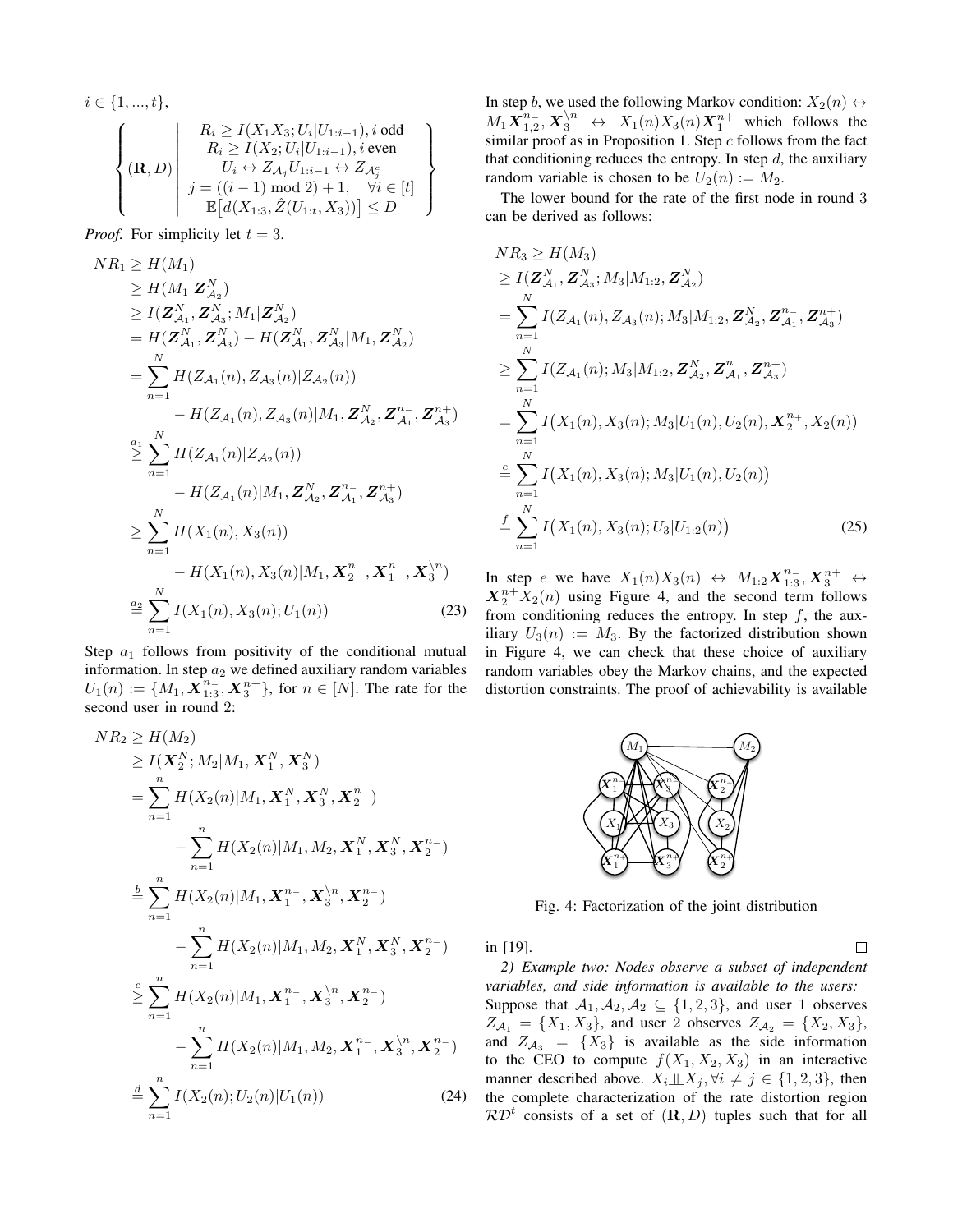

Fig. 5: Collocated network: nodes observing subsets of independent sources

$$
i \in \{1, ..., t\}
$$
  
\n
$$
\left\{ (\mathbf{R}, D) \middle| \begin{array}{c} R_i \ge I(X_1; U_i | X_3, U_{1:i-1}), i \text{ odd} \\ R_i \ge I(X_2; U_i | X_3, U_{1:i-1}), i \text{ even} \\ U_i \leftrightarrow Z_{\mathcal{A}_j} U_{1:i-1} \leftrightarrow Z_{\mathcal{A}_j^c} \\ j = ((i - 1) \mod 2) + 1, \quad \forall i \in [t] \\ \mathbb{E}\big[d(X_{1:3}, \hat{Z}(U_{1:t}, X_3))\big] \le D \end{array} \right\}
$$

*Proof.* For simplicity let  $t = 3$ . Achievability uses the random binning argument and follows from the proof in *Example one*, and it's omitted here. We provide the converse analysis.

$$
NR_1 \ge H(M_1)
$$
  
\n
$$
\ge I(\mathbf{X}_1^N; M_1 | \mathbf{X}_2^N \mathbf{X}_3^N)
$$
  
\n
$$
= \sum_{n=1}^N H(X_1(n) | X_2(n), X_3(n))
$$
  
\n
$$
- H(X_1(n) | M_1, \mathbf{X}_2^N, \mathbf{X}_3^N, \mathbf{X}_1^{n-})
$$
  
\n
$$
\ge \sum_{n=1}^N H(X_1(n) | X_3(n))
$$
  
\n
$$
- H(X_1(n) | M_1, \mathbf{X}_{1:3}^{n-}, \mathbf{X}_3^{n+}, X_3(n))
$$
  
\n
$$
\stackrel{a}{=} \sum_{n=1}^N I(X_1(n); U_1(n) | X_3(n))
$$

In step a we defined auxiliary random variables  $U_1(n) :=$  ${M_1, \mathbf{X}_{1:3}^{n_-}, \mathbf{X}_3^{n_+}}$ , for  $n \in [N]$ .

$$
NR_2 \ge H(M_2)
$$
  
\n
$$
\ge I(\mathbf{X}_2^N; M_2|M_1, \mathbf{X}_1^N, \mathbf{X}_3^N)
$$
  
\n
$$
= \sum_{n=1}^n H(X_2(n)|M_1, \mathbf{X}_1^N, \mathbf{X}_3^N, \mathbf{X}_2^{n-})
$$
  
\n
$$
- \sum_{n=1}^n H(X_2(n)|M_1, M_2, \mathbf{X}_1^N, \mathbf{X}_3^N, \mathbf{X}_2^{n-})
$$
  
\n
$$
\stackrel{b}{=} \sum_{n=1}^n H(X_2(n)|M_1, \mathbf{X}_{1:3}^{n-}, \mathbf{X}_3^{n+}, X_3(n))
$$
  
\n
$$
- \sum_{n=1}^n H(X_2(n)|M_1, M_2, \mathbf{X}_{1:3}^{n-}, \mathbf{X}_3^{n+}, X_3(n))
$$
  
\n
$$
\stackrel{c}{=} \sum_{n=1}^n I(X_2(n); U_2(n)|U_1(n)X_3(n))
$$

In step b, we used the following Markov condition:  $X_2(n) \leftrightarrow$  $M_1 \mathbf{X}_{1:3}^{n_-} \mathbf{X}_3^{n_+} X_3(n) \leftrightarrow X_1(n) \mathbf{X}_1^{n_+}$  which follows the similar proof as in Proposition 1, and the second part follows from the fact that conditioning reduces the entropy. In step c, the auxiliary random variable is chosen to be  $U_2(n) :=$  ${M_2}.$ 

$$
NR_3 \ge H(M_3)
$$
  
\n
$$
\ge I(\mathbf{X}_1^N; M_3|M_1, M_2, \mathbf{X}_2^N, \mathbf{X}_3^N)
$$
  
\n
$$
= \sum_{n=1}^N H(X_1(n)|M_{1:2}, \mathbf{X}_2^N, \mathbf{X}_3^N, \mathbf{X}_1^{n-})
$$
  
\n
$$
- H(X_1(n)|M_{1:3}, \mathbf{X}_2^N, \mathbf{X}_3^N, \mathbf{X}_1^{n-})
$$
  
\n
$$
\ge \sum_{n=1}^N H(X_1(n)|M_{1:2}, \mathbf{X}_{1:3}^{n-}, \mathbf{X}_3^{n+}, X_3(n))
$$
  
\n
$$
- H(X_1(n)|M_{1:3}, \mathbf{X}_{1:3}^{n-}, \mathbf{X}_3^{n+}, X_3(n))
$$
  
\n
$$
\le \sum_{n=1}^N I(X_1(n); U_3(n)|U_{1:2}(n), X_3(n))
$$

In step d, we used the following Markov condition:  $X_1(n) \leftrightarrow$  $M_{1:2}\widetilde{\mathbf{X}}_{1:3}^{n-1}\mathbf{X}_{3}^{n+}X_{3}(n) \leftrightarrow X_{2}(n)\mathbf{X}_{2}^{n+}$ . In step f we defined auxiliary random variables  $U_3(n) := \{M_3\}$ , for  $n \in [N]$ . Using the graphical technique, one can verify that the Markov conditions  $M_1 \mathbf{X}_{1:3}^{n-1} \mathbf{X}_3^{n+} \leftrightarrow X_1(n)X_3(n) \leftrightarrow X_2(n)$ , and  $M_2 \leftrightarrow M_1 \mathbf{X}_{1:3}^n \mathbf{X}_3^{m_+} \mathbf{X}_2(n) X_3(n) \leftrightarrow \mathbf{X}_1(n)$  hold.

# V. EXTREMUM FUNCTION COMPUTATION

Assume that CEO computes either the maximum value across users (the max), or a user attaining this maximum (the arg max). Let the function f to be  $f = \max_i X_i$ , and  $f =$  $\arg \max_i X_i$ . The CEO needs to compute these functions up to a distortion D. We define the distortion measure for computing the max function as follows,

$$
d_M(x_1(i),...,x_{m+1}(i),\hat{z}_M(i)) = \begin{cases} z_M(i) & \text{if } \hat{z}_M(i) > z_M(i) \\ z_M(i) - \hat{z}_M(i) & \text{o.w.} \end{cases}
$$

Unlike the Hamming distortion, we choose the costs of underestimating and overestimating to be different. This distortion measure penalizes over-estimation more heavily than under-estimation. Next we define the distortion measure to compute the arg max as follows:

$$
d_A(x_1(i),...,x_{m+1}(i),\hat{z}_A(i)) = \begin{cases} 0 & \text{if } \hat{z}_A(i) \in \mathcal{Z}_A(i) \\ x_{z_A(i)}(i) - x_{\hat{z}_A(i)}(i) & \text{o.w.} \end{cases}
$$

The above distortion measures the loss between source value of the user with the actual max and the source value for the user estimated to have the max.  $Z_A$  is a set of admissible functions in zero distortion regime, and is to be defined in definition 2. Note that in computing the argmax a tie happens when two or more users attain the maximum value, and in this case, the CEO can choose any user that achieves the maximum. Bearing this in mind, we show that the rate savings is possible when CEO aims to compute argmax function interactively with predefined distortion measure.